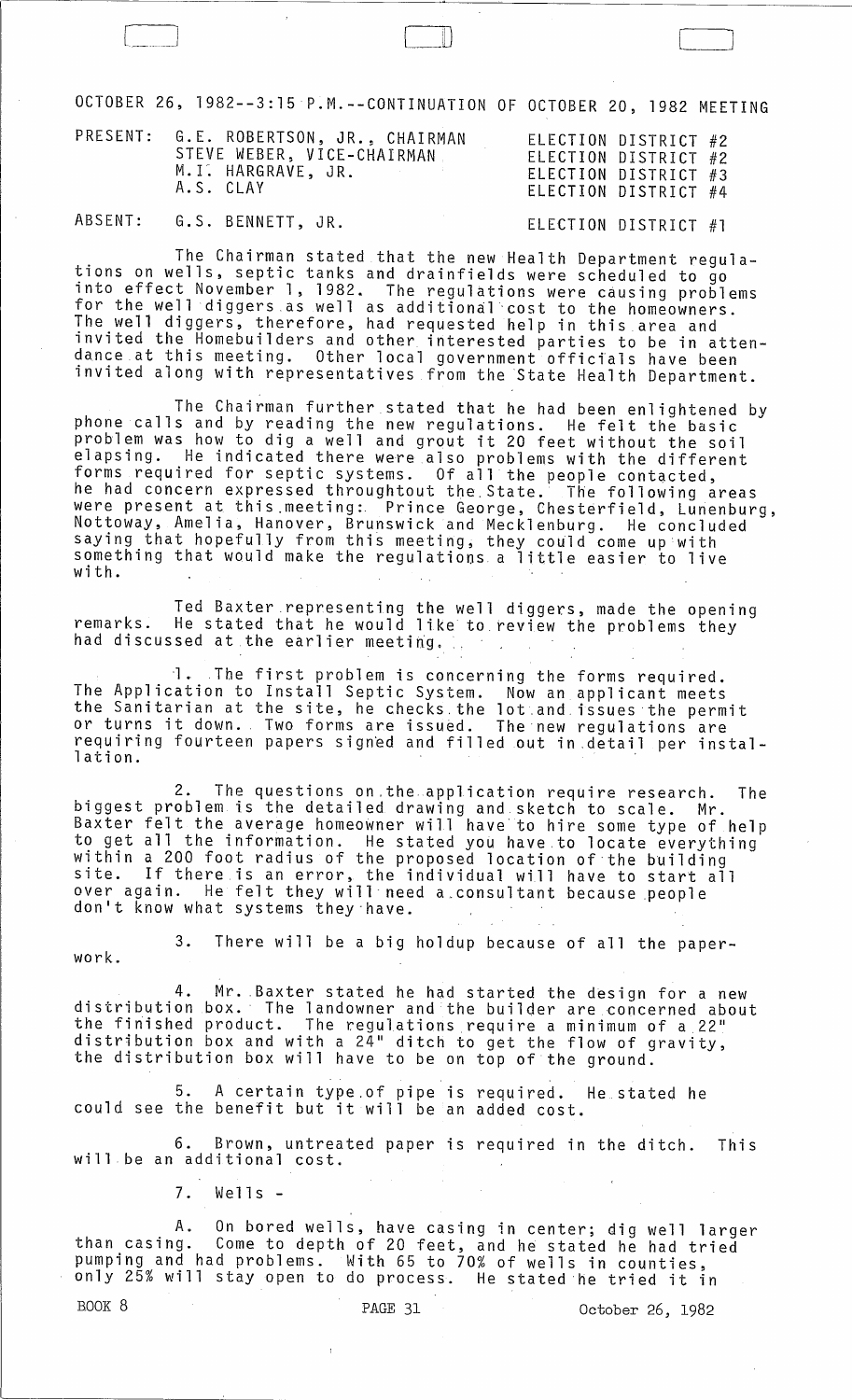an area. He mixed cement and started pumping. The hole stayed open, cement went in the backfill and grouting penetrated the area. He indicated that he mixed the water and cement and ended up with 60 bags of material. He hit a 26 ft. water level and penetrated past it to 35 feet. If it had not been a 60 foot well, it would have cut off the water vein.

Mr. Baxter then explained how the bored well was put in now referring to Drawing D of his material.

B. He then explained the difference between drilled wells and bored wells. He explained a bored well is a reservoir well that works on the reserve principal drawing from the bottom. As you use the water, the well recovers. The concrete casing is about 24-34" in diameter.

With a drilled well, the casing is 4-6" in diameter. You hit a rock at 50 feet on. Set casing 5 to 6 inches in rock and drill to water vein. You can tell with machine what the water flow is going to be. He stated there is no way to guage water flow from a bored well; therefore, you could not guarantee the customer 5 gal./ min. in a 4 hour flow.

He added that the drilled well is \$ll/ft and sometimes you can go 400+ feet before hitting water. He indicated that was the case in the well for the School Bus Garage.

Mr. Baxter stated they had dug test sites in Chesterfield, Dinwiddie and Prince George to show the problems. All wells will not be dug the same way. There will be a problem waiting for the paperwork and they didn't really know how to establish a charge for the work.

Mr. Henry Dowdy of Dowdy's Well and Septic Service spoke next. Mr. Dowdy indicated that he was very concerned and had been to many meetings, since the State started their draft in 1970. He stated then that the Health Department was asking for things that were impossible.

1. Joints have to be watertight. He stated if this was so, all well contractors should park their machines. They know you can't get water if the joints are watertight.

2. The regulations require you to pump neat cement in well to prevent surface water from coming in. He indicated the general contractors would not allow them to pour the seals. They wanted to pour their own to save money. They cut corners and that's where the problems started. State geologists said wells must be water tight. He stated we know water comes through joints, so if you pour 10 to 15 ft. well seal, you cut off the surface water. He stated he was not implying the builders weren't good but they cut corners and the State Health Department knows it and bypasses it. Now they're taking the rules and regulations for deep wells and applying them to shallow wells. He stated that backfill doesn't always follow casing. Sometimes you can drill faster than its falling in. Can't get casing in ground unless opening is bigger than casing. It will slump in. Past the 20 ft level, have openings with irregular shapes. General contractors pour seal and shut off vein completely. State Health Department took no action. People pump off reserve and they're out of water. If this happens in conventional method, it will happen in pumping grout. It's impossible to pump. When you pump, gravity will push it down before up. There's not a member you pump, gravity with push it down before up. There's not a member<br>of the Health Department that can show you how it can be done. It has to go down. Can't inspect or measure it without going to middle of well and breaking through casing. The Sanitarians don't know how it will be inspected. Mr. Dowdy stated he knows how to cheat and he feels these rules will force mass misrepresentation. He indicated he would let general contractor sign off on permit. He added that the Sanitarians don't have the tools to inspect it and the homeowners can't afford it. It is an impossibility. If it falls in at 15 feet, can't go 20 feet, it will block the vein. He stated in Gloucester, he had two deep wells to grout at 15 to 20 feet. He said he had to lie or not do the job. They're trying to put deep well rules on shallow

 $\frac{1}{2} \left( \frac{1}{2} \right) \left( \frac{1}{2} \right) \left( \frac{1}{2} \right) \left( \frac{1}{2} \right) \left( \frac{1}{2} \right) \left( \frac{1}{2} \right) \left( \frac{1}{2} \right) \left( \frac{1}{2} \right) \left( \frac{1}{2} \right) \left( \frac{1}{2} \right) \left( \frac{1}{2} \right) \left( \frac{1}{2} \right) \left( \frac{1}{2} \right) \left( \frac{1}{2} \right) \left( \frac{1}{2} \right) \left( \frac{1}{2} \right) \left( \frac$ 

 $\frac{1}{2} \frac{1}{2} \frac{1}{2} \frac{1}{2} \frac{1}{2} \frac{1}{2} \frac{1}{2} \frac{1}{2} \frac{1}{2} \frac{1}{2} \frac{1}{2} \frac{1}{2} \frac{1}{2} \frac{1}{2} \frac{1}{2} \frac{1}{2} \frac{1}{2} \frac{1}{2} \frac{1}{2} \frac{1}{2} \frac{1}{2} \frac{1}{2} \frac{1}{2} \frac{1}{2} \frac{1}{2} \frac{1}{2} \frac{1}{2} \frac{1}{2} \frac{1}{2} \frac{1}{2} \frac{1}{2} \frac{$ 

 $\hat{\phi}$  ,  $\hat{\phi}$  ,  $\hat{\phi}$  ,  $\hat{\phi}$ 

وتوسط والمعا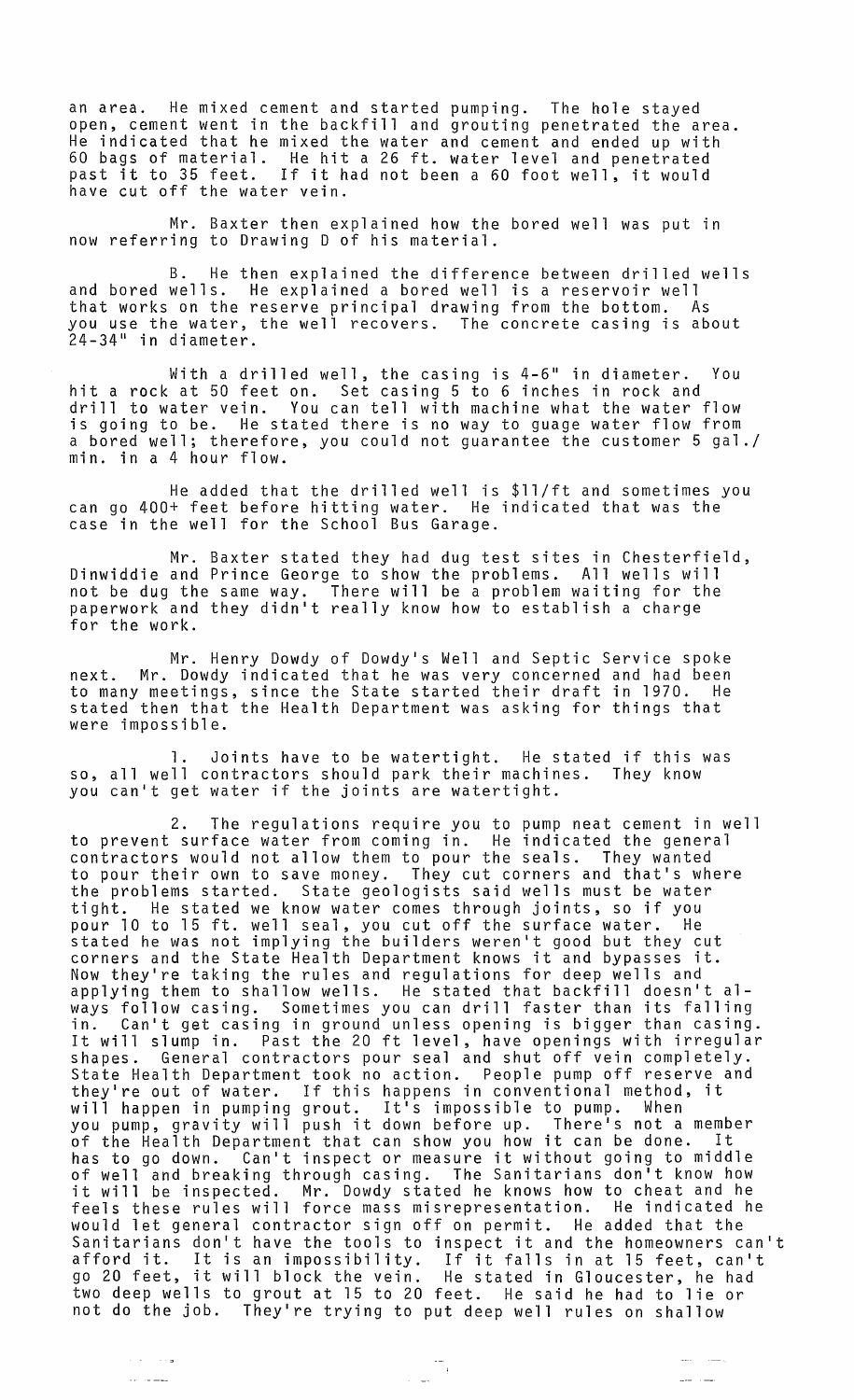wells. A bored well is better and cheaper. a cement seal in the wrong way. Should let the well contractor decide. With slope rules, actually need more than 20 ft. grout, and youlll seal off the veins. You cannot stop it from pushing down as weight builds up. They are going about

 $\Box$ 

Mr. Billy Williams, Chairman, Prince George Board of Supervisors, spoke next. He directed his comments to the State Health Department who he was sure acted in good faith. But on any regu-<br>lations covering any subject:

A. Include workers who do nuts and bolts in writing regu- lations.

B. Always remember best regulations should be concise, brief and include common sense.

He stated he felt we have been over-regulated and overprotected and this has happened with these new regulations. He hoped the Health Department will listen to the well diggers and do like they did in North Carolina, make modjfications for a working solution.

Mr. Allan Mitchell, a well digger for 19 years, spoke next. 1. He doesn't see a real need for the pump test. In drilled wells, when you hit 10, you get 10. Bored wells aren't designed for flow. 2. He has been grouting wells at 10 feet since the Health Department first required it. Since that time, he has had virtually no complaints. Now· at 20 feet, you have soup. Could leak anywhere. He stated he would like to see the 10 ft. grout made law. He knows 10 feet will work. Ninety percent of the problems he has had with wells is the customer getting muddy water because'the plumber knocked a hole in the side of the well.

The Chairman opened the floor to the Health Department officials.

Dr. Robert Stroube, Assistant Health Commissioner, spoke first. He started by explaining how the regulations got to where they are now. He said they prepared the draft and have distributed it in the past five years. They received public input and documented all the comments received at the meetings held up to the Spring of 1981. They were then ready to promulgate them. They met with Delegate Glasscock who met with the homebuilders. The concern expressed then was with septic tanks. On July 1, 1981, the General Assembly reviewed the regulations and held hearings.<br>The 1982 session voted to defer the regulations but it was defeated. Because of adjustments in getting started, through the Governor, they did get them deferred until November 1.

The regulations do provide for a Sewage Handling and Disposal Advisory Group. They are representative of interested parties for an on-going review of problems with the regulations.

Mr. Eric Bartsch, Director, Division of Water Programs, spoke next. He indicated that the Advisory 'Committee met October 6, 1982 and will have another meeting the first week in January. They will receive feedback then and see how things are going.

1. He addressed the paperwork first. He stated there was an application blank with the basics~-what the Sanitarian needs to locate and make a test at the site--name, address, location, planned usage, etc, very rudimentary.

2.' Appendix II-l--General outline or sketch of lot. He stated that it does not have to be to scale. They also ask where are other things located that might affect the well. The individual can pace them off and give an idea of distances. He stated the worst case is when a permit is all,owed and a septic system contaminates a neighbor's well. So, they do want approximate dimensions. They a harging of narring to the staff and a copy will be provided the 'applicant. The staff will work with the applicant to fill out the form. The Sanitarian needs to know what to look for when he<br>goes out. Most of the forms are for the Health Department's use Most of the forms are for the Health Department's use.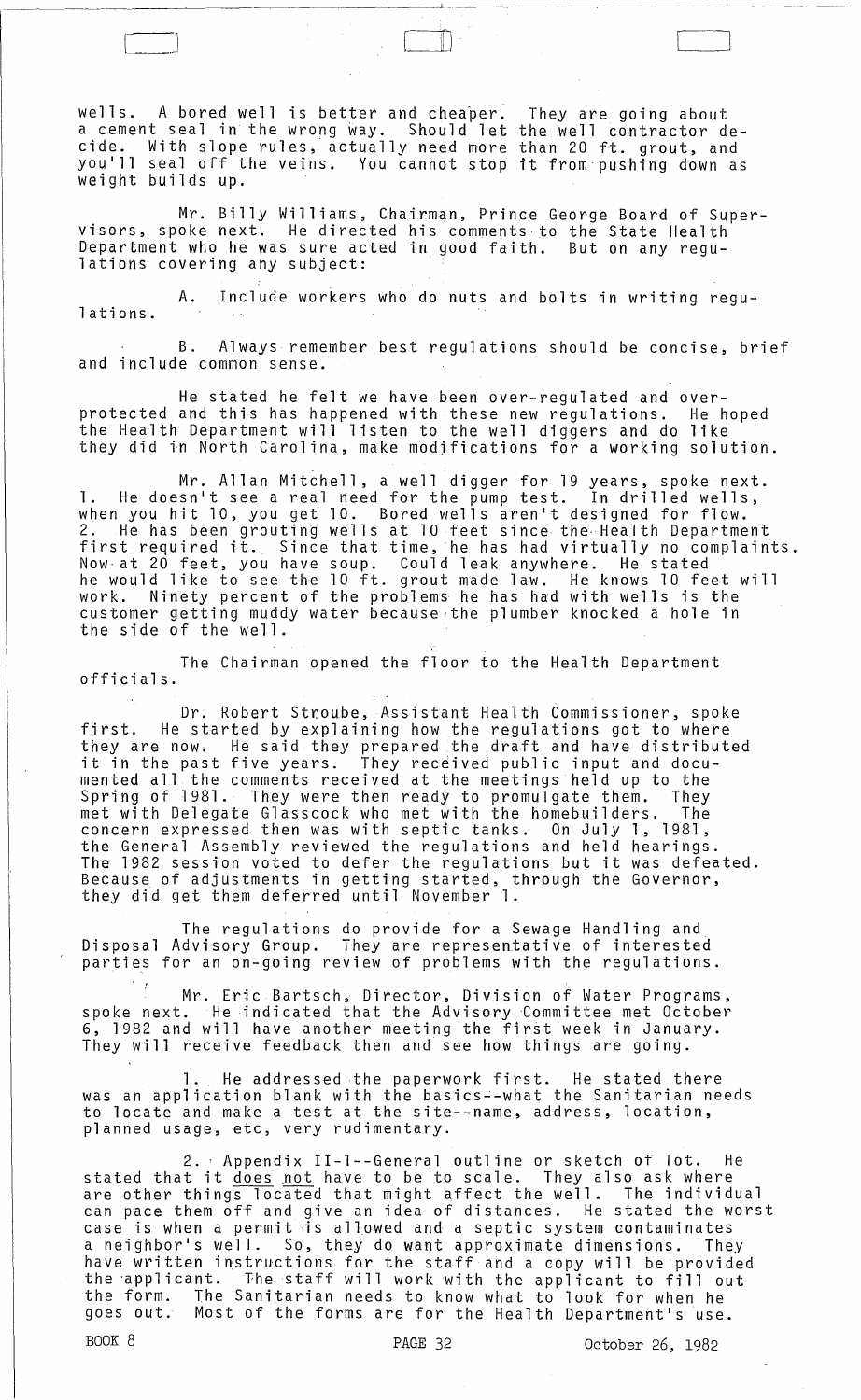The Sanitarian has to put holes in the ground. He records this information to determine what the soils can be used for. If a percolation test is required, there is a form for this also. The Sanitarian records his information for all to understand.

4. The construction permit and inspection form. Mr. Bartsch ctated that this form shows the contractor where the system must be installed and the specifications. It can also be used to solicit bids. The Sanitarian must inspect the system before it is covered. This is also documented on the construction permit and a copy given to the owner showing the system is working properly. The first basic application is the only one the public has to fill out.

5. A signed statement is required by the contractor when he finishes the job to say it was done to the specifications. This is given to the owner and the owner gives a copy to the Health Department.

Mr. Bartsch stated that the Health Department or any agency has authority over a well only when it is installed with a septic tank on the same lot. No one has authority over a well otherwise.

6. Water Well Completion Report - If a well is going to be put in, the Sanitarian shows where the well is to be put. A GW-2 form is filled out by the well contractor for the State Water Control Board. The Health Department is to be furnished a copy and they will accept it. The Sanitarian will use that to answer questions on his inspection form.

7. Operation Permit - Under the Uniform Building Code, an Occupancy Permit has to be issued. Under a Memorandum of Agreement signed between the Health Department and HUD, the Building official will not issue the Certificate of Occupancy until he receives an Operation Permit from the Health Department.

Mr. Bartsch then addressed the questions concerning the distribution box. He stated that they set the freeboard regulations. The heighth of the box must be above lines that come into it. The bottom is 411 below the invert. It is a standard FHA box. They use their standards nationwide. Mr. Baxter indicated that he didn't know of any box that size. He stated he put his present box in an FHA house and the Health Department approved it.

Mr. Bartsch again indicated it was an FHA design. He<br>t the boxes used today are not outlawed. If the contractor stated that the boxes used today are not outlawed. If the contractor has alot on hand, 'they can use them up. The Health Department will make a determination on a case by case basis. Under Part D-Exceptions, the field staff are allowed to grant exceptions. The regulations require substantial compliance only.

Mr. Dowdy indicated since discussing the regulations earlier, he had talked with a supervisor over several counties and they had not received the first word or heard anything about excepting situations.

Mr. Bartsch stated they had held several staff orientation workshops in the past two weeks and that question has been covered. He suggested they talk to Mr. Burnett about any problems.

Mr. Dowdy asked about the form design that can't be used.

إراست الدائيل

 $\sim$   $\sim$ 

Mr. Bartsch indicated it depends on whether the form meets substantial compliance.

Mr. Sam Bland asked what the additional cost will be to the consumer.

 $\rightarrow$   $\rightarrow$   $\rightarrow$ 

Mr. Bartsch indicated that they held fourteen workshops and received written and verbal comments. They asked the contractors if they saw any difference in cost with the new regulations. They stated it looks like business as usual except we know what do do now.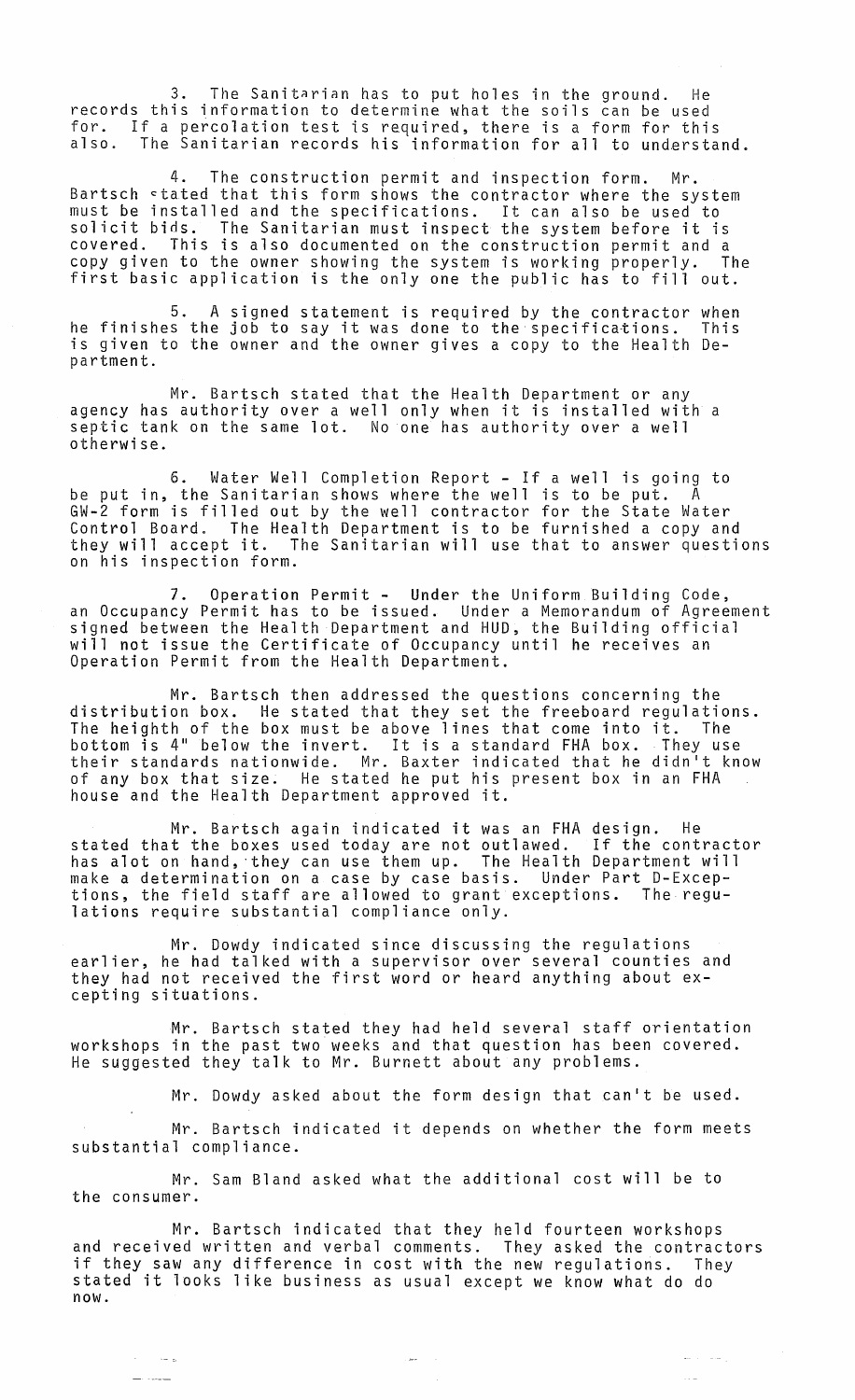Mr. Bartsch stated that the crush strength pipe is 1500 feet rather than 1,000. The contractors indicated they needed stronger pipe.

He stated the percolation rates allow 120 mih/inch which very few States allow.

He stated the square footage requirements are identical.

c:=n January 2007

Mr. Bartsch indicated he had not seen an increase in cost from the regulations.

Mr. Bland asked why weren't the localities notified of the public hearings. Mr. Bartsch stated they were. They had a mailing list with over 1,000 names on it. In 1981, they had 200+ at the workshops. The General Assembly held 8 public hearings<br>between June 1981 and February, 1982. It was in the newspapers. All changes were mailed out and every written comment was answered.

Mr. Bland asked what percentage of complaints had they<br>received about contaminated wells.

Mr. Bartsch said that was hard to answer because they did<br>not receive the hard cases. He estimated 2 to 3 calls per week. They don't keep cumulative records.

Mr. Bland stated that the local governments should have been informed.

Mr. John Kines, County Administrator, Prince George, stated<br>he had not received any information from the Health Department. Alot<br>of it looks like bulk mail. He felt the local health officials should have been asked to contact the Boards and Councils. He had heard They were actually told not to involve the local governments. Mr.<br>Bartsch indicated that was incorrect. They wanted their involvement.<br>He added that he didn't know why they didn't receive the information.<br>They had the righ Uncle Sam delivered it.

Mr. Kines reiterated that local health officials should have been told to contact Board members.

Mr. Bartsch thought this was done because they did receive<br>some comments from Boards.

Mr. Kines stated that it was another state mandated program without additional funding provided. Additional money would be needed in the local Health Department budget.

Mr. Bartsch stated they were only providing a place for<br>the Sanitarian to record the information. He is already doing the The public will have a record now. work.

mr. Bartsch stated information was mailed out 18 months ago and in August of this year. He could guarantee it was put in the mail.

Mr. Robertson stated that when the Health Department wanted more money, the Board got the message. He was concerned about<br>this additional paperwork because the County was told it might lose a Sanitarian.

Mr. Bartsch-stated it was mailed out.

Mr. Barnes, Chairman of the Board, Lunenburg County, stated they didn't get it. He indicated he was concerned about the memo sent to well diggers about  $24$  hour notice.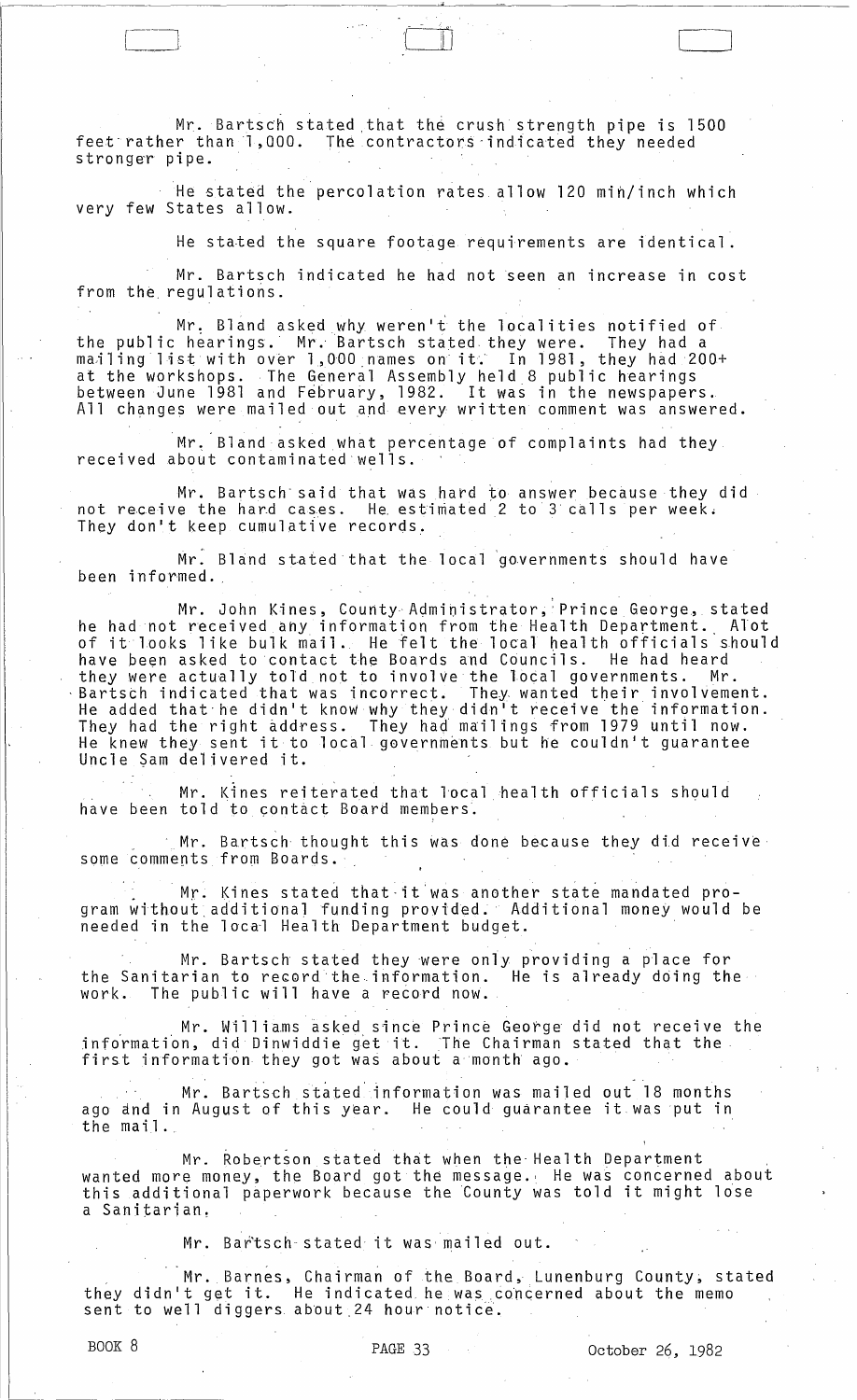Mr. Bartsch indicated he got about it and it was not a State Health was a local requirement by Dr. Graham. out to Dr. Graham concerning this. a letter from Brunswick Department regulation. It He added a letter was going

Delegate Beasley Jones asked how they were going to handle the grouting.

Ted Baxter wanted to make one more comment before they moved to wells. He indicated there would be a \$300 additional cost on the 1500 lb. pipe. Mr. Bartsch stated they did not have to use brown paper.

Mr. Baxter indicated that with a higher percolation rate, you need more drainfield. Mr. Bartsch stated the slower the water gets, more area needed. You would rather provide a larger area than have the permit turned down.

Mr. Bavter stated he had been told it had to be 120 min./inch.

Mr. Bartsch reviewed the regulations stating a special permit was not required.

Mr. Bartsch then addressed Mr. Jones' question concerning wells. He stated there was a concern about 20 ft. casing and grouting on shallow wells. He indicated if they followed the rules most States had on soils allowed, they would rule out most of the State. So Y9U set system in at water level and grout and case at 20 feet to eliminate surface water contamination. Mr. Bartsch explained that bored wells can be grouted similar to drilled wells. Bring gravel up to 20 feet. Prepare concrete. Pour on gravel and put case on top. Take pellitized betanite and put it on top of gravel. It swells and.plugs hole. Then grout on top to surface.

He stated the regulations on cement call for up to 6 gallons of water per bag. You can use a tremie pipe or pump. Adjust as you need to. Start from bottom to surface. Make a seal so water doesn't get in. Alright for water to go to bottom and come in.

As to caving problems, you can have that in hard rock. May not be able to provide 20 feet. The Field staff can allow exceptions. They will go 17 or 18 feet if that's all you can get. They just don't want the people to get sick.

Mr. Jones stated that 20 feet is not a minimum then. Mr. Bartsch indicated it can be handled on a case by case basis.

Senator Eva Scott asked what instructions have been given to the Sanitarians about making a decision to grant exceptions.

Mr. Bartsch advised her they have been given a manual on exceptions. It is also in the regulations. He added they are not hard and fast rules.

Mrs. Scott indicated that the people who do the work don't know what these exceptions are and that can be a problem.

Mr. Bartsch stated that all were approaching November 1 with trepidation. Some will take these regulations as the Ten Commandments and others will substantially comply. But we all must work together. If we find out theylre not working, we can make some changes.

Mr. Allan Mitchell asked who he was to talk to about an exception if he runs into a problem.

Mr. Marion Burnett, Regional Sanitarian Supervisor, stated that the minimum standards are set. They do not want the exceptions to become the rule. It is incumbent upon the well diggers to ask for an exception when it is a unique case. He has a responsibility. Every job can't be an exception.

 $\label{eq:reduced} \begin{array}{lll} \mathcal{L}_{\text{in}}(\mathcal{A},\mathcal{A}) & \mathcal{L}_{\text{out}}(\mathcal{A}) \end{array}$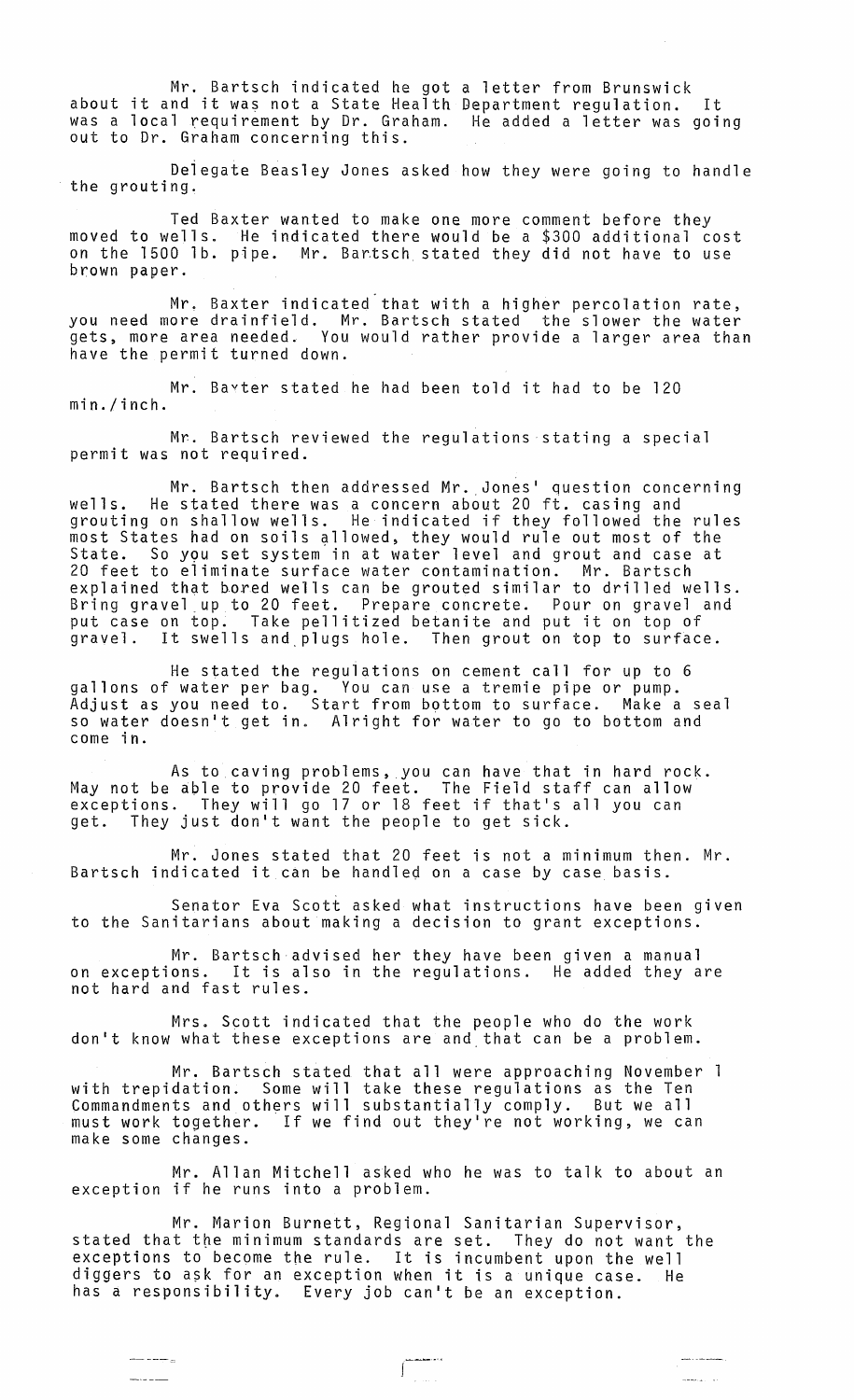Mr. Mitchell asked if he grouted below 20 feet because it was caving at 9 feet and signed off on the permit, what will it was caving at 9 feet and signed off on the permit, what will<br>happen if the Health Department doesn't approve it. Ted Baxter<br>added that 75% of the valle vill easy happen if the Health Department doesn't approve it. Ted Baxter<br>added that 75% of the wells will cave. Someone from the audience<br>indicated this use two is the Newtern Newternalised in indicated this was true in the Northern Neck and all the surrounding areas. Mr: Baxter added they will not stay open 20 feet. They are not isolated.cases.

--------.-.\_--- \_I'

r \_\_\_\_\_ .J

Mr. Jones asked if the regulations will be reviewed again in January, 1983 ..

Mr. Bartsch said yes, the Advisory Committee will meet.

Mr. Jones asked if local governments will be notified.

Mr. Bartsch indicated they have a representative on the Committee.

Mr. Jones stated he would like people here today to know about· the meeting-and be heard.

Mr. Bartsch stated the Virginia Water Well Works Association repres entative will be there. It is a public meeting.

Mr. Willis Sitzer, asked if one well' diqger at any of those meetings agreed with cement and water grout.

Mr. Bartsch said yes, from Virginia Beach.

Senator-Richard Holland stated apparently the regulations vill go into effect November 1, 1982. After November and December, at the January 1, 1983 meeting the Health Department will receive testimony whether they are worklng .. The rules. can be changed. The well diggers should be heard. The legislatorsdon't always recognize the rules as the Statutes they passed. He added he was delighted they would be holding·a meeting as early·as January.

· Senator Scott indicated she felt the meeting was helpful and the people doing the work should be heard. She felt the Health and the people doing the work should be heard. She felt the Heal<br>Department has a better insight now. If the well diggers do have problems she wanted them to let her and the other representatives<br>know.

Delegate Lewis W. Parker stated that he echoed the Senators'<br>He wanted his people to stay in touch with him. He would remarks. He wanted his people to stay in touch with him. He would remarks. He wanted his people to stay in touch with him. He would about the grout and distribution box. He appreciated the openness exemplified by the State Health Department.

Dr. Stroube stated apparently there were some problems getting the information out. He advised- them if he could get the names and addresses, he would send a notice about the Advisory<br>Committee meeting to those interested. He added that comments could be submitted.any time.

Mr. Robertson asked him if he had learned anything today that would be of any help to the well diggers. Dr. Stroube indicated he had learned more about the well problems.

··Mr. Hargrave stated itwouJd. be.good to have the Health. Department examine the 10 ft. wells to see what is actually causing the contamination problems. He added alot of people are uncomfortable with the pressure grouting. Mr. Hargrave stated that all the people in the field are going to,strive to enfOrce the rules. He reminded the Health Department that the County had to deal with a Sanitarian befOre'who was very cap~icious in his decisions and they' finally moved him. He felt the people had been stung. The field personnel will not be comfortable to make exceptions or maybe be as understanding.

Mr. Weber stated there seems to have been a problem with communications to the Sanitarians· and the County- and this needs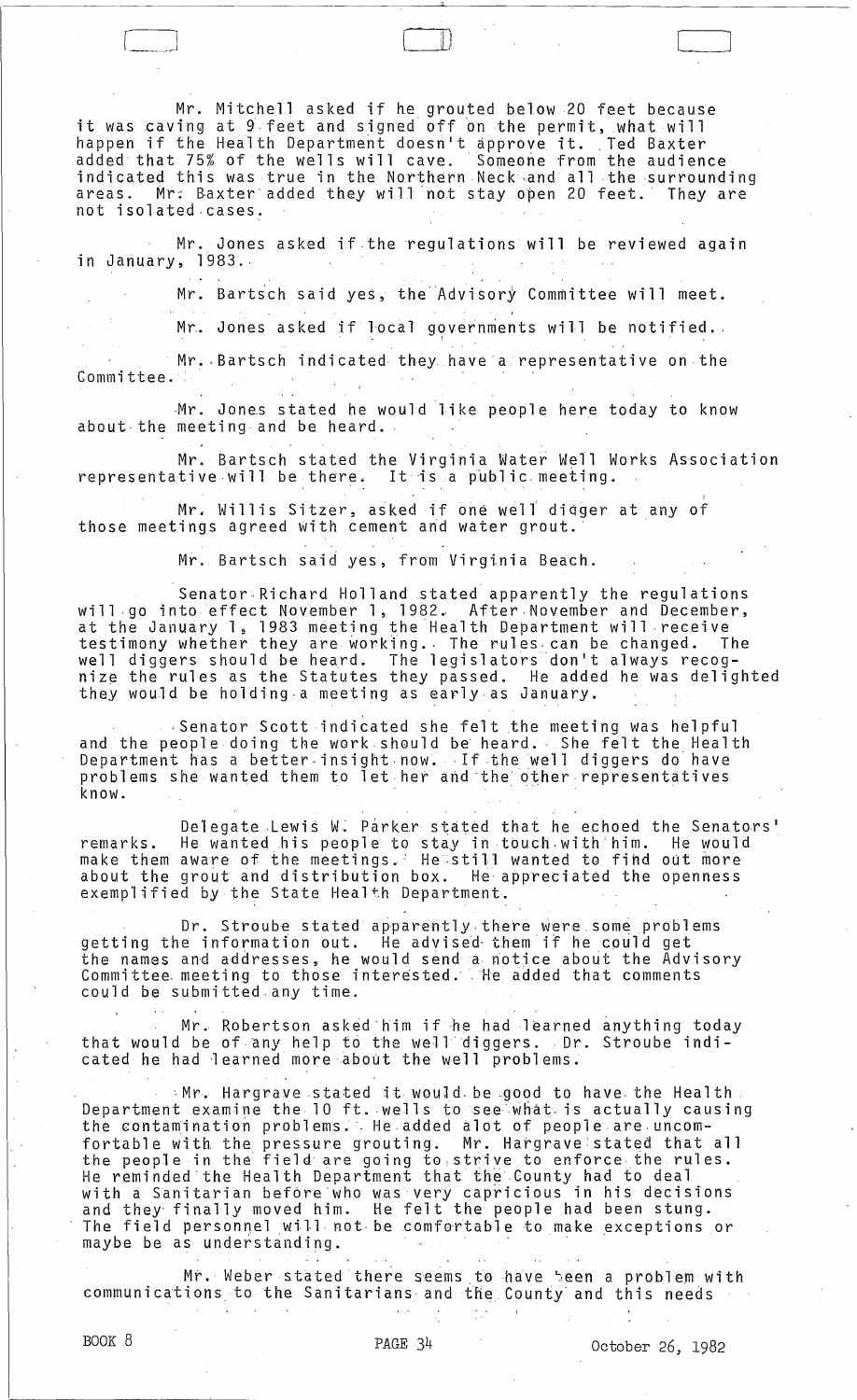to be improved. He felt the well diggers are not getting the same information. He wanted all to work together to protect the people. He also does not want the cost to run up. He felt meetings with the Sanitarians and well diggers would be helpful.

Senator Scott stated she would like to know more about the extra costs.

Ted Baxter indicated that the extra \$300 he spoke of was on the seotic system alone. The wells could be anywhere from a \$500 to \$3000 additional cost. He added they will have to go to a drilled well when the bored well doesn't meet specifications. When you go deeper, a larger pump is required and more treatment is needed which will add to the costs. Senator Scott stated this extra cost was a concern to all.

Mr. Willis Sitzer stated that on a bored well, neat cement is costly. He added that someone way out West wrote the 20 ft. regulations. He stated they just as well drill the wells. The neat cement is too costly.

Mr. Dowdy stated they cannot afford to pump cement grout. He said they won't get blockage at  $1\frac{1}{2}$  inches and may cave in at 10 feet. He stated they would pay the Health Department representative \$1,000 to show them how to block. It takes pounds of cement to fill cavity. They can't show us how do do it without pushing it down.

Mr. Mitchell. stated they came to the meeting to get some changes but he didn't feel anything has changed. He asked if it would be possible to get some tests run so he wouldn't buy alot of equipment and find out it isn't needed in January.

Dr. Stroube advised him he could work with Mr. Bartsch at the actual site. Mr. Mitchell indicated he would meet him anywhere, but preferably in Dinwiddie because of the cost to move his equipment.

Mr. Mitchell asked what will happen if they find it can't be done.

Dr. Stroube stated he couldn't answer that because they would have to talk to the lawyers. The delay of the regulations until November 1 was done by emergency legislation through the Governor's office.

Mr. Robertson asked what good the public meeting will be if they can't change the regulations.

Dr. Stroube indicated they could change them but not by November 1 because of the public hearings required to be held and the General Assembly review which could take six months altogether.

Mr. Baxter reminded them that this process had been tried in 1972 in N.C. and they abandoned it.

Mr. Marshall Johnson, representing the Homebuilders, stated it sounded like two different ball games and they needed to get their acts together. He thanked them for being invited to the meeting. He indicated that he hated to see the well diggers buy all that equip-<br>ment and find out in January it asn't needed. And thev certainly<br>can't pass anymore costs to the home buyers.

Mr. Harg ave asked if they couldn't waive the enforcement until the rules are set or at least until Mr. Mitchell has had a chance to show them a test site.

Mr. Robertson asked that the Health Department notify him about what can be done in that regard. He stated the test would<br>be just so the well diggers wouldn't have to buy equipment unnecessarily.

Mr. Hargrave stated he would like to see the Health Department give some indication that they saw some of the practical pro-<br>blems today.

والمسارمات للمراوي

وبالمناصب

.<br>Maria de processo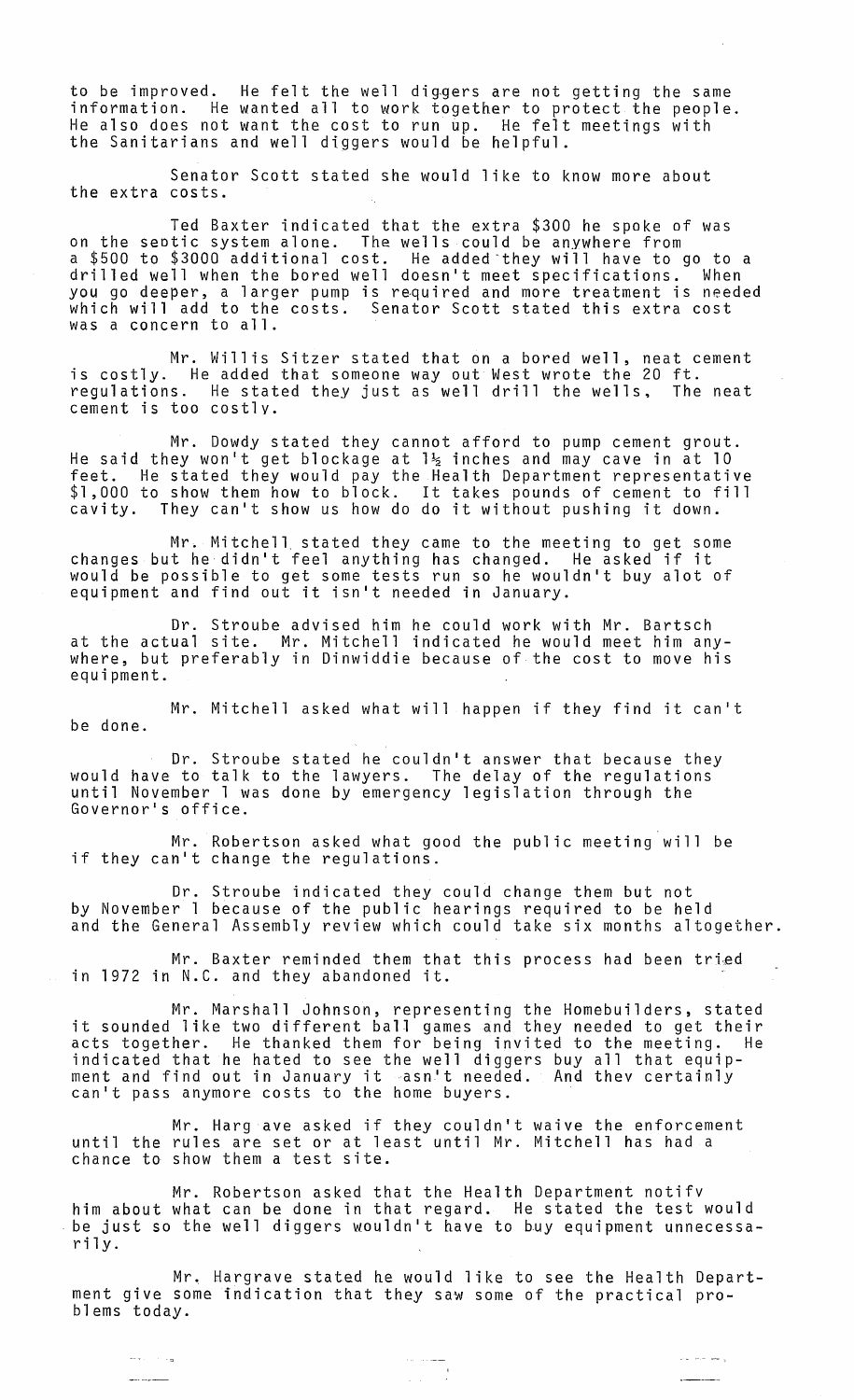Dr. Stroube advised them'that he could not commit the Commissioner. They held hearings from July 1, 1981 until now and that was the time to work on the regulations. He stated they would try to get'the-information out better in the future.

n <u>1999 - Johann Barnett, ameri</u>kansk kon

Mr. Bob Hines stated he sold to over 200 contractors. He indicated he had approached the Health Department when these regulations came out and they didn't change anything. The well diggers don't have \$50,000 for a pump. They can pour it and do the same job. He said they tried three test sites and Mr. Burnett received the results. Mr. Burnett stated he received the specifications only.

Mr. Hines stated that if they are allowed to pour, they would be putting water at a poor man's table and have a sanitary'well .

The Chairman thanked everyone for coming. He felt the meeting was well conducted. He urged the well diggers to keep a record of their problems .between now;and the meeting and he would keep them as informed as possible. ;He was greatful to see all who came out for the meeting and he thanked the Health Dept. representatives.

Mr. Hargrave stated he would like to see a deleaate from the group be heard at the committee hearing.

Mr. Bartsch advised him that they would have a representative from the Va. Water Well Works there and they should talk to him.

Mr. Hines and others stated that this individual .would not represent them.

Mr. Hargrave asked again if a designee here could appear at the meeting. Mr. Bartsch stated they could.

Mr. W.W. Edwards asked what the well diggers were supposed to do until January 1. The Chairman advised Mr. Edwards the .<br>Health Department would get back to the Chair'with some information.

Mr. Bartsch stated they could use atremie pipe. Pour the cement in the funnel and keep going til they reach the top.

Mr. Edwards said with a 20 ft. cavity, they don't have enough cement to fill it up. Mr. Bartsch advised him they could enough cement to fill it up. In . But sch advised film they could asked to fill the cavity with cement.

There being no further comments, the meeting was ad-

There being no further com<br>jounred at 5:37 P.M.<br>ATTEST: MANUALITY

BERTSON, JR., CHAIRMAN